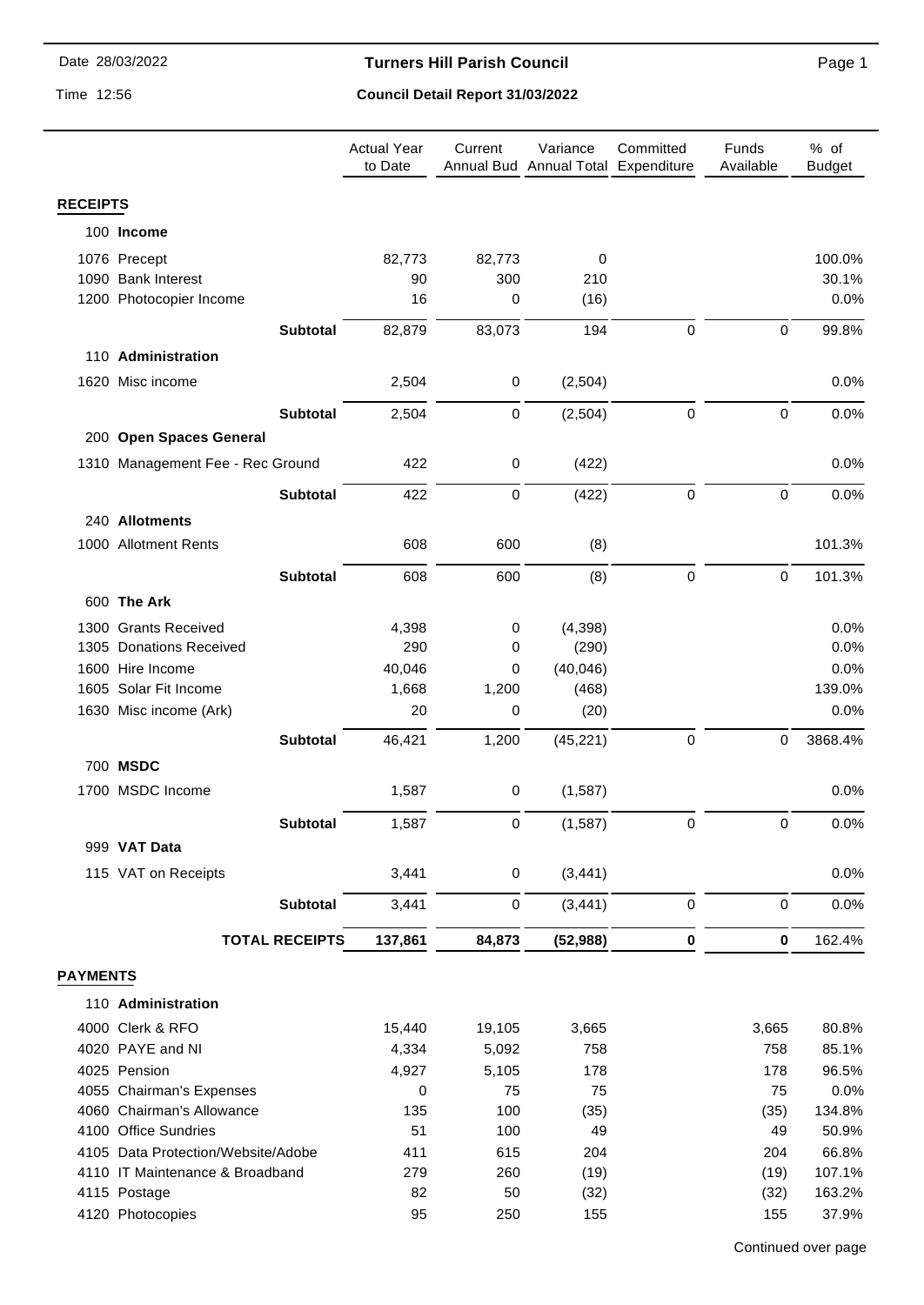# **Turners Hill Parish Council**

Time 12:56

# **Council Detail Report 31/03/2022**

|           |                                     | <b>Actual Year</b><br>to Date | Current   | Variance<br>Annual Bud Annual Total Expenditure | Committed        | Funds<br>Available | % of<br><b>Budget</b> |
|-----------|-------------------------------------|-------------------------------|-----------|-------------------------------------------------|------------------|--------------------|-----------------------|
|           | 4125 Photocopier Lease              | 897                           | 900       | 3                                               |                  | 3                  | 99.7%                 |
|           | 4130 Telephone                      | 330                           | 350       | 20                                              |                  | 20                 | 94.4%                 |
|           | 4135 Stationery                     | 162                           | 300       | 138                                             |                  | 138                | 53.9%                 |
|           | 4140 Audit Fee                      | 550                           | 600       | 50                                              |                  | 50                 | 91.7%                 |
|           | 4150 Training/Courses               | 167                           | 400       | 233                                             |                  | 233                | 41.9%                 |
|           | 4155 RBS Rialtas                    | 231                           | 450       | 219                                             |                  | 219                | 51.3%                 |
|           | 4200 Insurance                      | 580                           | 820       | 240                                             |                  | 240                | 70.7%                 |
|           | 4205 Subscriptions & Memberships    | 745                           | 890       | 145                                             |                  | 145                | 83.7%                 |
|           | 4250 Hire of The Ark & Office       | 10,300                        | 10,300    | 0                                               |                  | 0                  | 100.0%                |
|           | 4300 Grants Made                    | 220                           | 600       | 380                                             |                  | 380                | 36.7%                 |
|           | 4305 Donations Made                 | 1,200                         | 1,200     | $\Omega$                                        |                  | 0                  | 100.0%                |
|           | 4325 Contingency                    | 1,200                         | 1,000     | (200)                                           |                  | (200)              | 120.0%                |
|           | 4330 The Ark Subsidy                | 2,800                         | 2,800     | 0                                               |                  | 0                  | 100.0%                |
|           | <b>Subtotal</b>                     | 45,134                        | 51,362    | 6,228                                           | $\boldsymbol{0}$ | 6,228              | 87.9%                 |
|           | 200 Open Spaces General             |                               |           |                                                 |                  |                    |                       |
|           | 4400 Grass & Hedge Cutting          | 1,458                         | 3,100     | 1,642                                           |                  | 1,642              | 47.0%                 |
|           | 4405 Dog Bin (Emptying)             | 323                           | 310       | (13)                                            |                  | (13)               | 104.3%                |
|           | <b>Subtotal</b>                     | 1,782                         | 3,410     | 1,628                                           | $\pmb{0}$        | 1,628              | 52.2%                 |
|           | 220 Pond Expenses                   |                               |           |                                                 |                  |                    |                       |
|           | 4500 Pond Licence                   | 1                             | 1         | 0                                               |                  | 0                  | 100.0%                |
|           | 4505 Pond Upkeep                    | 300                           | 0         | (300)                                           |                  | (300)              | 0.0%                  |
|           | <b>Subtotal</b>                     | 301                           | 1         | (300)                                           | $\boldsymbol{0}$ | (300)              | 30100.0%              |
|           | 240 Allotments                      |                               |           |                                                 |                  |                    |                       |
|           | 4600 Allotment lease                | 100                           | 100       | 0                                               |                  | 0                  | 100.0%                |
|           | 4605 Allotment Water                | 272                           | 300       | 28                                              |                  | 28                 | 90.6%                 |
|           | 4615 Allotment maintenance          | 64                            | 0         | (64)                                            |                  | (64)               | 0.0%                  |
|           | <b>Subtotal</b>                     | 436                           | 400       | (36)                                            | $\mathbf 0$      | (36)               | 108.9%                |
|           | 260 Street Lights                   |                               |           |                                                 |                  |                    |                       |
|           | 4610 Street lights Repairs & Mainte | 774                           | 2,000     | 1,226                                           |                  | 1,226              | 38.7%                 |
|           | 4700 Street lights Running Costs    | 1,906                         | 2,500     | 594                                             |                  | 594                | 76.2%                 |
|           | <b>Subtotal</b>                     | 2,680                         | 4,500     | 1,820                                           | $\pmb{0}$        | 1,820              | 59.6%                 |
|           | 500 Projects & Reserves             |                               |           |                                                 |                  |                    |                       |
|           | 5008 Speed Activated Signs          | 2,871                         | $\pmb{0}$ | (2,871)                                         |                  | (2,871)            | 0.0%                  |
|           | <b>Subtotal</b>                     | 2,871                         | $\,0\,$   | (2,871)                                         | $\pmb{0}$        | (2,871)            | 0.0%                  |
|           | 600 The Ark                         |                               |           |                                                 |                  |                    |                       |
|           | 4000 Clerk & RFO                    | 11,279                        | 9,610     | (1,669)                                         |                  | (1,669)            | 117.4%                |
|           | 4005 Salaries                       | 9,243                         | 11,264    | 2,021                                           |                  | 2,021              | 82.1%                 |
|           | 4020 PAYE and NI                    | 4,645                         | 4,572     | (73)                                            |                  | (73)               | 101.6%                |
|           | 4025 Pension                        | 3,494                         | 3,678     | 184                                             |                  | 184                | 95.0%                 |
|           | 4200 Insurance                      | 249                           | 350       | 101                                             |                  | 101                | 71.0%                 |
| 6005 Gas  |                                     | 3,657                         | 4,100     | 443                                             |                  | 443                | 89.2%                 |
|           | 6010 Electric                       | 1,566                         | 2,300     | 734                                             |                  | 734                | 68.1%                 |
|           | 6015 Rent                           | 9,545                         | 9,546     | 1                                               |                  | 1                  | 100.0%                |
| 6030 Lift |                                     | 201                           | 200       | (1)                                             |                  | (1)                | 100.4%                |